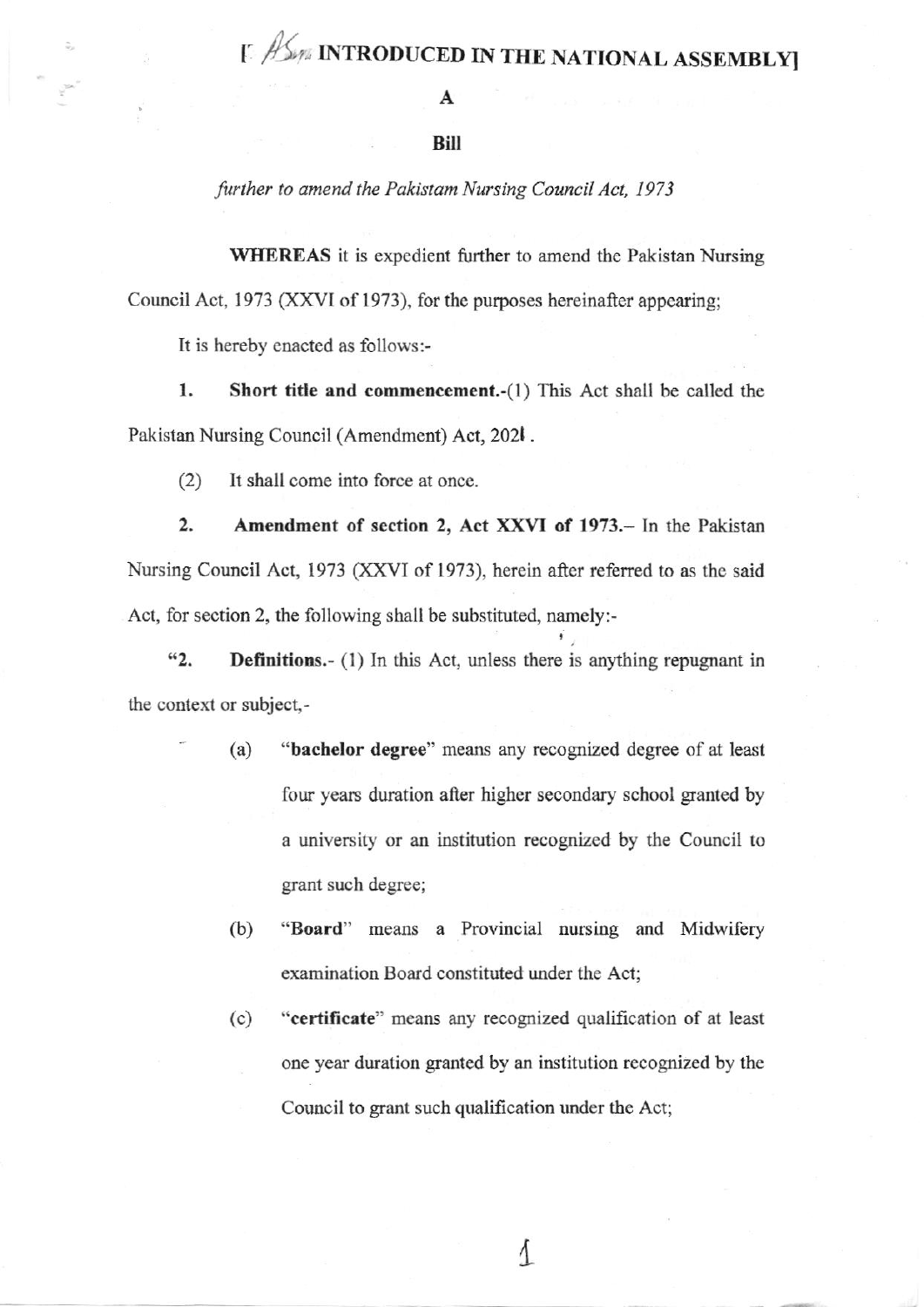- (d) "Clinical Nurse Specialist" or "CNS" means a registered nurse who having enrolled in and successfully completed one year post basic diploma in a relevant discipline or Master Degree in Nursing (MSN) in specialized clinical tract who recognized and registered by the Council and is licensed to practice as a CNS under the Act;
- (e) "Council" means tbe Pakistan Nursing and Midwifery Council established under the Act;
- (f) "concerned Division" means the Division who is allotted the business of this Act under the Rules of Business, 1973;
- (g) 'diploma" means any recognized qualification of at least two years or greater duration granted by an institution recognized by the Council to grant'such qualification under this Acl;
- $(h)$  "institution" means an institute, college or university which is registered under this Act to grant or train or both basic and higher qualification for nurses, midwives, lady health visitors and nursing auxiliaries.
- (i)  $"$ lady health visitor" or "LHV" means lady health visitor who has completed a diploma course recognized and registered by the Council and who is legally licensed to practice as a registered lady health visitor under the Act;

2

(j) "member" means a member of the Council;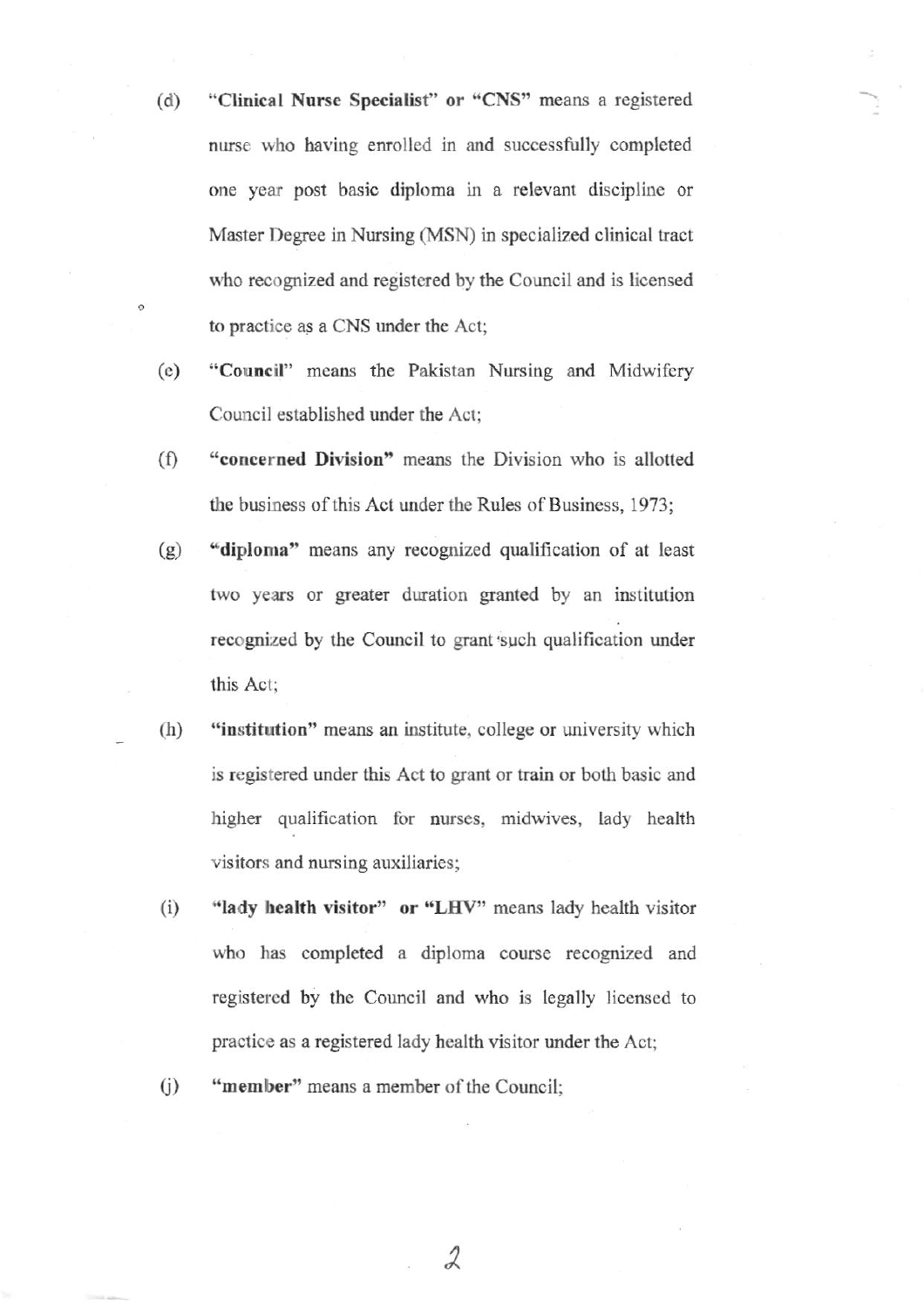- (k) "nurse" means a person who has completed a recognized diploma or degree progamme for the purpose of the nursing and is registered under the Act;
- (1) "NP" or "Nurse Practitioner" means a registered advanced practice nurse who having been enrolled to a master degree in nursing rccognized by the Council, registered with Council as nurse practitioner and is currently licencesed to practice autonomously including prescripion under this Act;
- (m) "other committees' mean sub-committees constituted by the Council for special purpose under this Act;
- (n) "prescribed" means prescribed by rules and regulations made under the Act;
- (o) "recognized higher qualification" means a degree or qualification recognized by the Higher Education Commission (HEC) and granted by an institution, Board or university for nurses, midwives and LHV established and maintained by tbe Federal or Provincial Govemments which is declared to be a recognised higher qualification for the purposes of this Act, and includes a qualification which was, immediately before the commencement of this Act, <sup>a</sup> recognised higher qualification under the Pakistan Nursing Council Act, 1952 (LIX of 1952).

3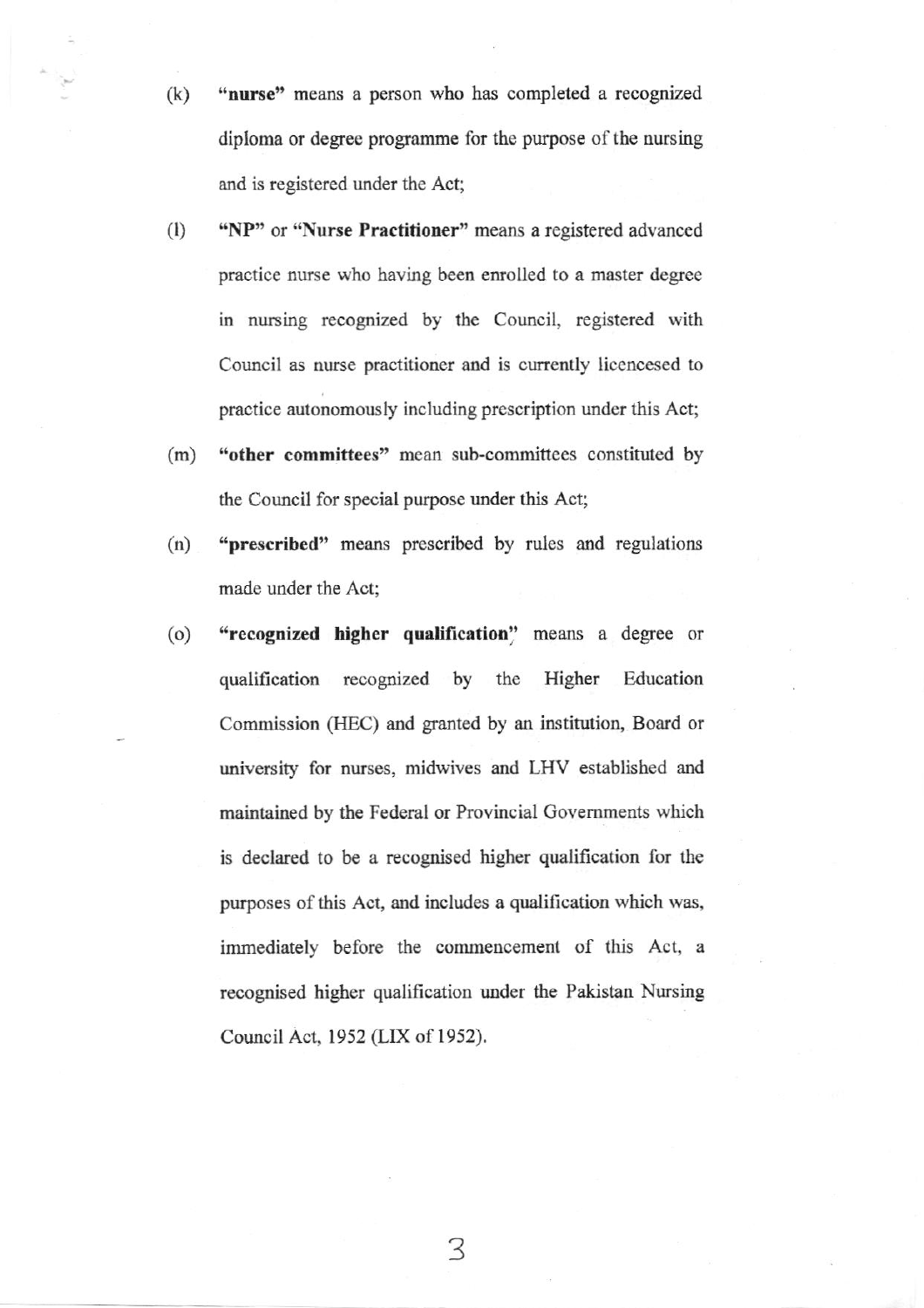- (p) "recognised qualification" means a qualification granted by a Board or university which is declared to be a recognized qualification for the purposes of this Act and includes-
	- $(i)$  a qualification specified in the Schedule; and
	- $(ii)$  a qualification which was, immediately before the commencement of this Act, a recognised qualification under the Pakistan Nursing Council Act, 1952 (LIX of 1952);
- (q) "register" means the register of nurses, midwives, health visitors and nursing auxiliaries maintained under the Act;
- (r) "registrants" means nurses, midwives, lady health visitors and nursing auxiliaries registered under this Act;

 $(s)$  "regulations" means regulations made under this Act;

- (t)  $\text{``RM''}$  or "registered midwife" means a registered midwife who having been enrolled to and has successfully completed a midwifery educational program or course, duly recognized and licensed by the Council to practice as a registered midwife within the prescribed scope of midwifery practice under the Act and who holds a registration certificate; and
- (u) "rules" means rules made under this Act.

(2) Any other expressions used but not defined in this Act, shall have the same meanings assigned thereto in the respective laws and rules made thereunder. $22$ ,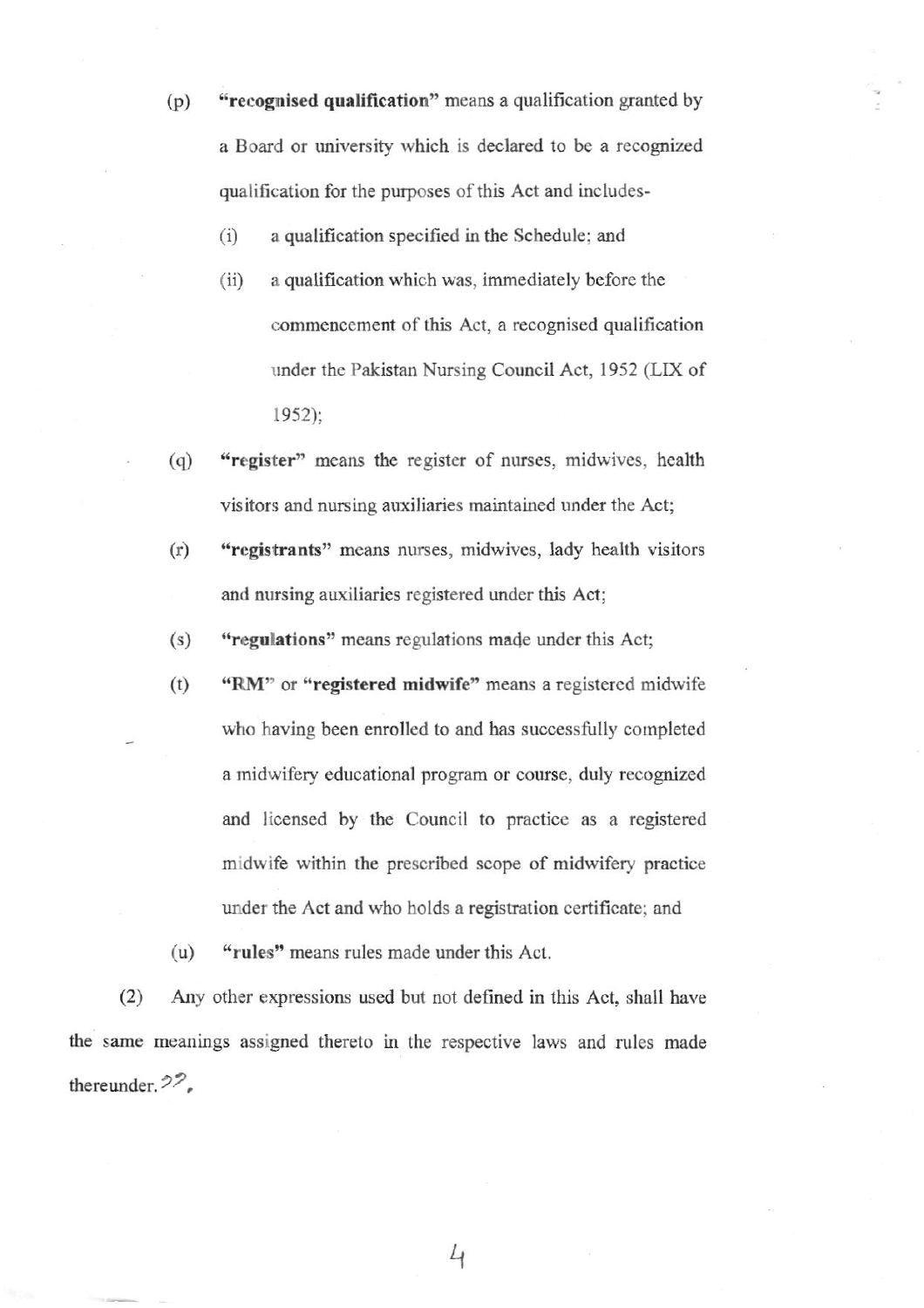3. Insertion of new section 2A, Act XXVI of 1973,- In the said Act, after section 2, the following new section 2A shall be inserted, namely:-

ś

## "2A. Functions of the Pakistan Nursing and Midwifery

Council.- Thc Pakistar Nursing and Midwifery Council shall perfom the following functions, namely:-

- (a) to protect, promote, and maintain the public health and wetlbeing;
- (b) to serve the public of Pakistan with regards to healthcare services in general, but nursing and Midwifery services provided by a nurse or RM, in particular;
- (c) to ensure competence of registered professionals of Council;  $^{\ast}$ .
- (d) to liaison with all stakeholders about nursing and midwifery education, professional conduct and practice within and outside the Pakistan; and
- (e) any other function assigned to the Council by the concemed Division under the Act.<sup> $2^2$ </sup>

4. Amendment of section 3, Act XXVI of 1973.- In the said Act, in section 3,-

> (a) in the heading, after the word "the", the words "Pakistan Nursing and Midwifery" shall be inserted;

> > f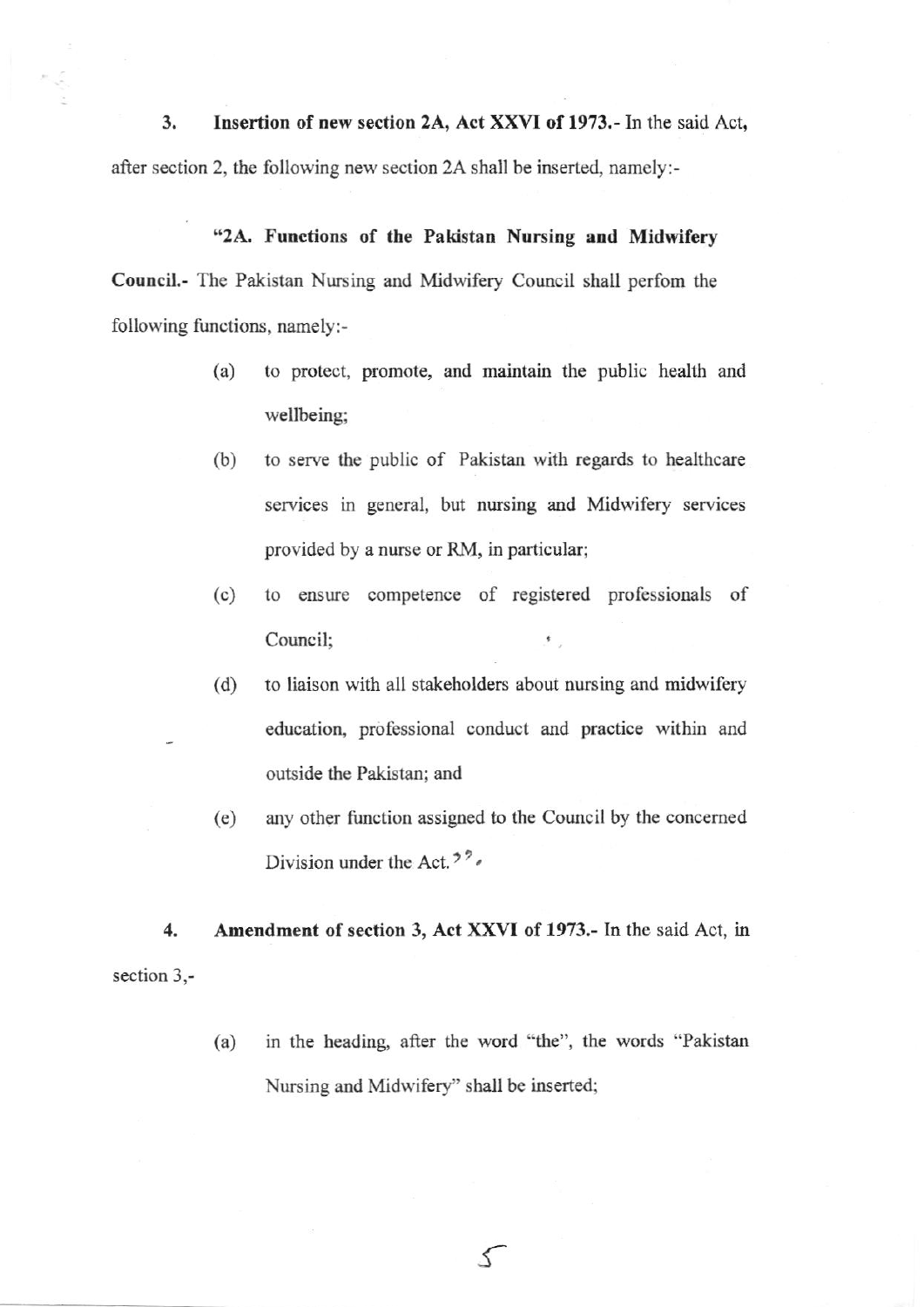for the sub-section (1), the following shall be substituted,  $(b)$ namely;-

"(1) The Federal Government shall establish a Council to be called the Pakistan Nursing and Midwifery Council at national level and Council shall elect an Executive Committee to administer and manage the affairs of the Council. The Executive committee shall be elected from the members of the Council for every three years and include ninteen voting members.";

- $(c)$ after sub-section  $(2)$ , the following new sub-sections  $(3)$ ,  $(4)$ ,  $(5)$ ,  $(6)$  and  $(7)$  shall be inserted, namely:-
	- "(3) The eligibility and election process shall be in accordance with the Act and the rules and regulations as prescribed by the Council.";
	- The Council, which shall be the general body and  $(4)$ shall consist of the following members, namely:
		- ex-officio non-voting Members; and  $(a)$
		- $(b)$ voting Members:

Provided that no person shall be eligible for membership of the Council if the individual or his

6